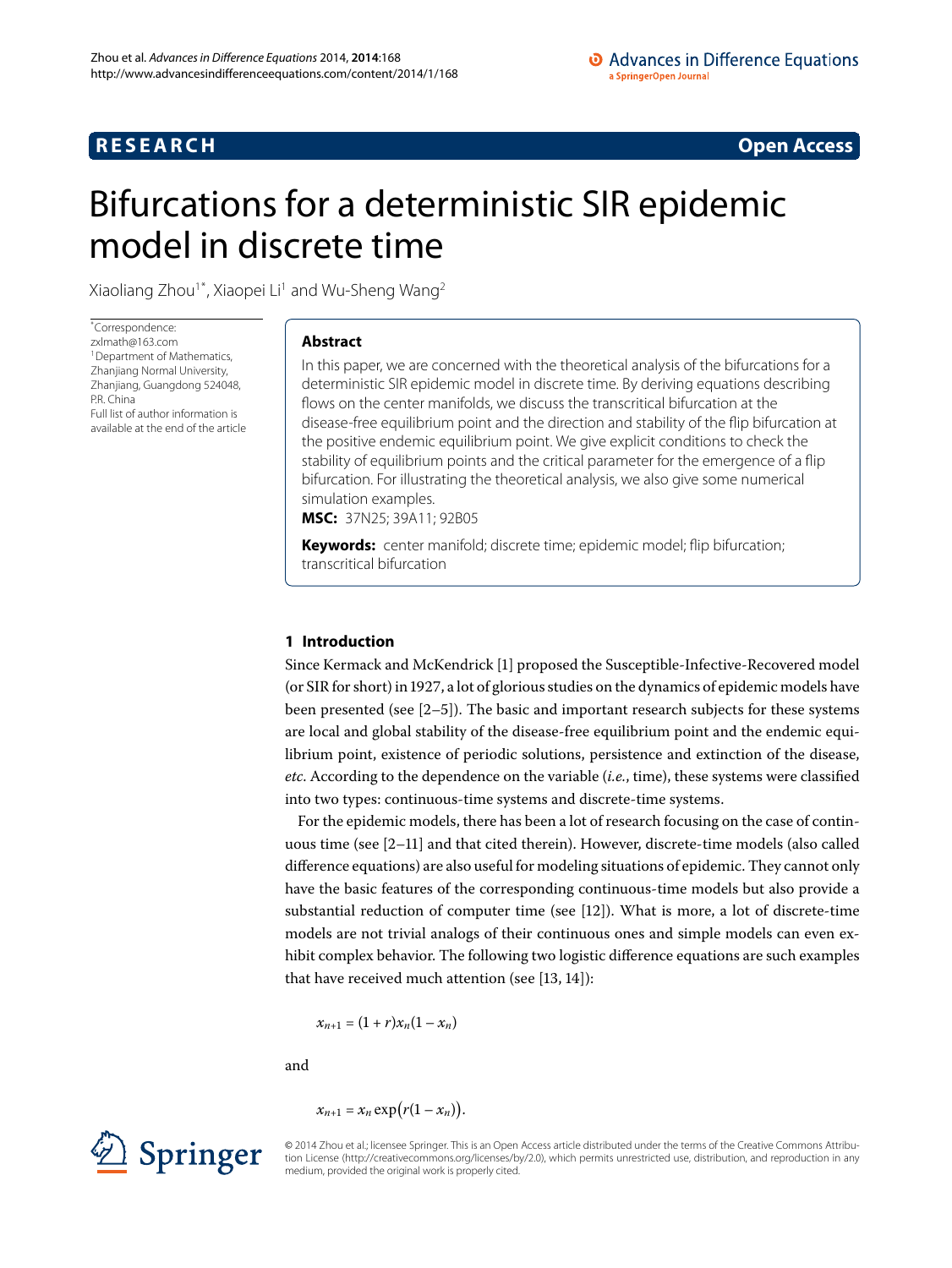As the value of *r* increases above 2, we have period doubling and eventually chaos.

In view of the above-mentioned reasons, Allen systematically compared the discrete-time SI, SIS, and SIR models with the corresponding continuous-time ones in [15[\]](#page-15-7) and later compared deterministic discrete-time SIS and SIR models with stochastic ones in [16[\]](#page-15-8). She showed in [\[](#page-15-7)15] that the simple discrete-time SI and SIR models without positive feedback (*e.g.* recovery or births) to the susceptible class do not have a periodic solution. This behavior is qualitatively similar to that of the continuous counterparts. On the contrary, if there are some types of positive feedback to the susceptible class, the behavior in the discrete-time SI, SIS, and SIR models differs from that of their continuous analogs. The author also showed that for a sufficiently large contact rate the period-doubling and chaotic behavior for the SIS model is possible. However, for the case of the SIR model with positive feedback (births and deaths) the author only obtained the simulation results of periodic behavior. More specific and more in-depth questions, such as the kinds of periodic behavior and the conditions the periodic behavior arises from, have not been studied. Therefore, the following questions will be naturally asked on the discrete-time SIR model with births and deaths.

- . What kinds of periodic behavior may occur?
- . What restriction is enough to guarantee this periodic behavior?
- . Is the period-doubling behavior possible?

As far as we know, there was no literature of theoretical analysis to answer the above questions up till now. In this paper, we pay attention to the theoretical analysis of structural stabilities of the disease-free equilibrium point and the endemic equilibrium point under certain restrictive conditions of  $\alpha$ ,  $\beta$ , and  $\gamma$ . By applying center manifold theory, we find and prove the existence of a transcritical bifurcation at a disease-free equilibrium point and flip bifurcation (or period-doubling bifurcation) at a positive endemic equilibrium point. The transcritical bifurcation behavior (see Theorem 3.1) shows that when we have the restrictive condition  $s = 0$  the SIR system has only one equilibrium point (disease-free equilibrium point), when *s* is slightly away from zero, another equilibrium point (endemic equilibrium point) occurs, and, moreover, their stabilities exchange at  $s = 0$ . The flip bi-furcation behavior (see Theorem 4[.](#page-9-0)1) demonstrates that when the restrictive parameter *γ* crosses over the critical value slightly with a given direction, two endemic equilibrium points appear and form a period-two orbit (cycle). From these results we properly answer the above question. For illustrating our theoretical conclusions, we also give some numerical simulation examples.

For the literature and more information on bifurcation of the equilibrium point of map, one should refer to the references  $[17-19]$  $[17-19]$  and those cited therein.

We consider the following deterministic epidemic model studied by Allen [15[\]](#page-15-7):

<span id="page-1-0"></span>
$$
\begin{cases}\nS_{n+1} = S_n(1 - \frac{\alpha \Delta t}{N} I_n) + \beta \Delta t (N - S_n), \\
I_{n+1} = I_n(1 - \gamma \Delta t - \beta \Delta t + \frac{\alpha \Delta t}{N} S_n), \\
R_{n+1} = R_n(1 - \beta \Delta t) + \gamma \Delta t I_n,\n\end{cases}
$$
\n(1)

where *Sn*, *In*, and *Rn* represent susceptible, infective, and removed (or isolated) subgroups, respectively, *n* represents  $n\Delta t$ ,  $n = 0, 1, 2, \dots$ ,  $\Delta t$  is a fixed time interval (*e.g.*, 1 hour or 1 day). It is assumed that  $S_0 > 0$ ,  $I_0 > 0$ ,  $R_0 \ge 0$ , and  $S_0 + I_0 + R_0 = N$  and the parameters are positive,  $\alpha > 0$ ,  $\beta > 0$ ,  $\gamma > 0$ . To guarantee the solutions of system (1[\)](#page-1-0) to be non-negative for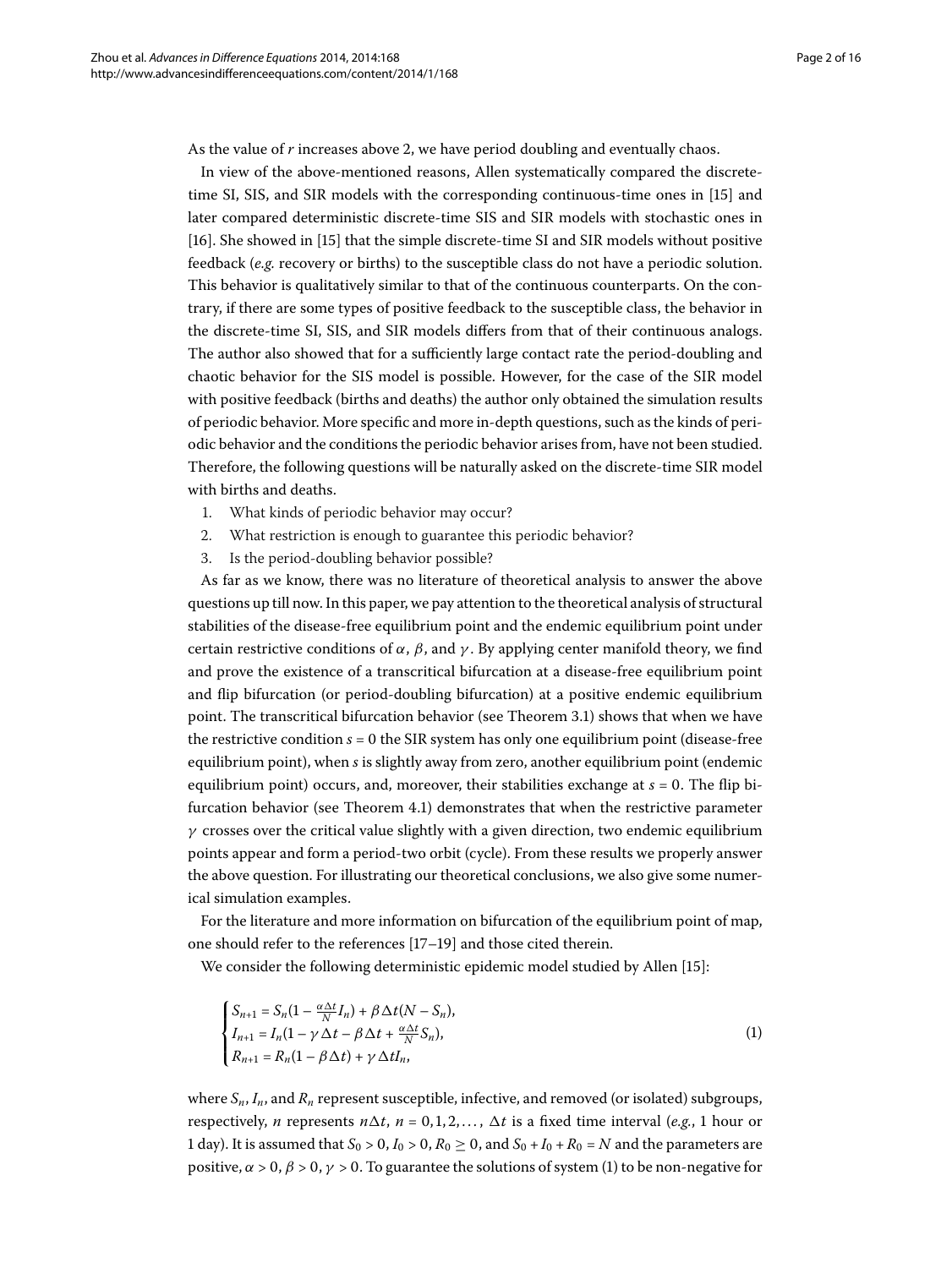all initial conditions, we further assume  $\beta + \gamma \leq 1$  (see [\[](#page-15-7)15]). It is easy to see that  $S_n + I_n$  +  $R_n = N$  for all time, *i.e.* the total population size remains constant.  $\alpha \Delta t$  is the value of the force of infection (number of contacts that result in infection per susceptible individual in the time interval  $\Delta t$ ),  $\beta \Delta t$  is the number of births or deaths per individual during the time interval  $\Delta t$  (number of births = number of deaths) and  $\gamma \Delta t$  is the removal number (number of individuals that recover in the time interval  $\Delta t$ ). In addition, it is assumed that there are no deaths due to the disease, no recruitment, and no vertical transmission of the disease (all new-born members are susceptible) and that the individual's recovery leads to immunity.

In order to discuss the model (1) easily, some preliminary transformations will be made hereafter.

Dividing both sides of every equation of (1) by  $N$  and performing a scaling

<span id="page-2-0"></span>
$$
n \to n\Delta t, \qquad \alpha \to \alpha \Delta t, \qquad \beta \to \beta \Delta t, \qquad \gamma \to \gamma \Delta t,
$$
  

$$
S_n \to \frac{S_n}{N}, \qquad I_n \to \frac{I_n}{N}, \qquad R_n \to \frac{R_n}{N},
$$

we write  $(1)$  $(1)$  in the form

<span id="page-2-1"></span>
$$
\begin{cases}\nS_{n+1} = (1 - \alpha I_n)S_n + \beta(1 - S_n), \\
I_{n+1} = (1 - \beta - \gamma)I_n + \alpha I_n S_n, \\
R_{n+1} = (1 - \beta)R_n + \gamma I_n,\n\end{cases}
$$
\n(2)

where  $\alpha > 0$ ,  $\beta > 0$ ,  $\gamma > 0$ , and  $\beta + \gamma \leq 1$ . In view of the relation  $S_n + I_n + R_n = 1$ , system [\(](#page-2-0)2) becomes the following one:

<span id="page-2-2"></span>
$$
\begin{cases}\nI_{n+1} = (1 - \beta - \gamma)I_n + \alpha I_n (1 - I_n - R_n), \\
R_{n+1} = (1 - \beta)R_n + \gamma I_n.\n\end{cases}
$$
\n(3)

Rewrite (3[\)](#page-2-1) as a planar map *F*:

$$
\begin{bmatrix} I \\ R \end{bmatrix} \mapsto \begin{bmatrix} (1 + \alpha - \beta - \gamma)I - \alpha I^2 - \alpha IR \\ \gamma I + (1 - \beta)R \end{bmatrix}.
$$
 (4)

Set

$$
s=\frac{\alpha-(\beta+\gamma)}{\beta+\gamma}\beta.
$$

It is obvious that  $s > -\beta$ . If  $-\beta < s \le 0$  then the map (4) has only one equilibrium point *P*(0,0); if *s* > 0 then it has two equilibrium points *P*(0,0) and *Q*( $I^*$ , $R^*$ ), where

$$
I^* = \frac{s}{\alpha}, \qquad R^* = \frac{\gamma s}{\alpha \beta}.
$$

The organization of this paper is as follows. In the next section, we identify all cases of non-hyperbolic and hyperbolic equilibrium points, which is the fundament for all suc-ceeding studies. In Section 3[,](#page-6-1) we discuss the transcritical bifurcation at the disease-free equilibrium point of (1[\)](#page-1-0). Section 4 is devoted to the investigation of the direction and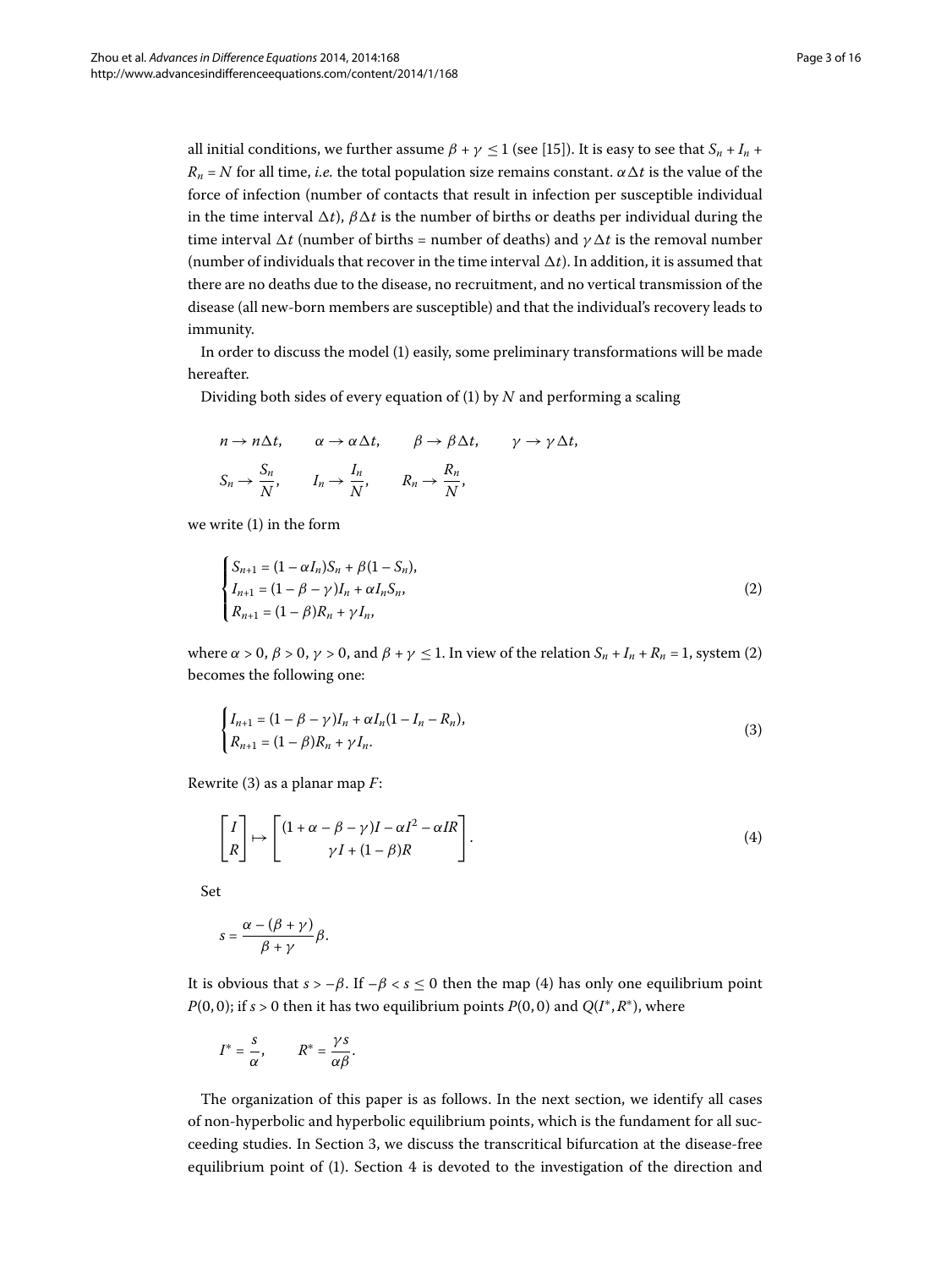<span id="page-3-1"></span>stability of the flip bifurcation at the positive endemic equilibrium point by computing a center manifold. In Section 5, some simulations are made to demonstrate our results.

# **2 Non-hyperbolic and hyperbolic cases**

In this section, *s*, *γ* will be taken as two parameters and the non-hyperbolic and hyperbolic cases will be discussed in the parameter space of *s*, *γ* . For the discussion of the property of equilibrium point  $P(0, 0)$  we define the notation first:

$$
\beta_1 = 1 - \beta,
$$
  
\n
$$
\ell_1 = \{(s, \gamma) \mid s = 0, 0 < \gamma \le \beta_1\},\
$$
  
\n
$$
\mathcal{D}_1 = \{(s, \gamma) \mid 0 \le \gamma \le \beta_1, 0 \le s\},\
$$
  
\n
$$
\mathcal{D}_2 = \{(s, \gamma) \mid 0 \le \gamma \le \beta_1, -\beta \le s \le 0\}
$$

It is obvious that the domain  $\{(s, \gamma) \in \mathbb{R}^2 \mid -\beta < s, 0 < \gamma \le \beta_1\}$  is divided by the line  $\ell_1$  into two districts  $\mathcal{D}_1$  and  $\mathcal{D}_2$  for equilibrium point *P* (see Figure 1[\)](#page-3-0).

.

**Lemma 2.1** Assume that  $0 < \beta < 1$ . The equilibrium point P of (4) has the following prop*erties*:

- (1) It is non-hyperbolic if and only if  $(s, \gamma)$  lies on the line  $\ell_1$ .
- (2) (a) *If*  $(s, \gamma) \in \mathcal{D}_1$ , *it is a saddle node*; (b) *if*  $(s, \gamma) \in \mathcal{D}_2$ , *it is a stable node*.

*Proof* The Jacobian matrix of (4) at *P* is

$$
DF(P) = \begin{bmatrix} \alpha + \beta_1 - \gamma & 0 \\ \gamma & \beta_1 \end{bmatrix}
$$

and its eigenvalues are

$$
\lambda_1 = \alpha + \beta_1 - \gamma, \qquad \lambda_2 = \beta_1.
$$

(1) From the assumption  $0 < \beta < 1$ , we see that  $0 < \lambda_2 < 1$ . Then non-hyperbolicity happens in the case  $\lambda_1 = \pm 1$ . In view of  $0 < \alpha$  and  $0 < \beta + \gamma \leq 1$ , we know  $\lambda_1 = -1$  is impossible. From  $\lambda_1 = 1$ , we get  $\alpha - \beta - \gamma = 0$ , *i.e.*  $s = 0$ , implying that  $(s, \gamma)$  lies on  $\ell_1$ .

<span id="page-3-0"></span>(2) (a) When  $s > 0$  (referred to the case  $\mathcal{D}_1$ ), the equilibrium point *P* is a saddle node since  $\lambda_1 > 1$ . (b) When  $-\beta < s < 0$  (referred to the case  $\mathcal{D}_2$ ), the eigenvalue  $0 \leq \lambda_1 < 1$ , then the equilibrium point  $P$  is a stable node. The proof is complete.  $\Box$ 

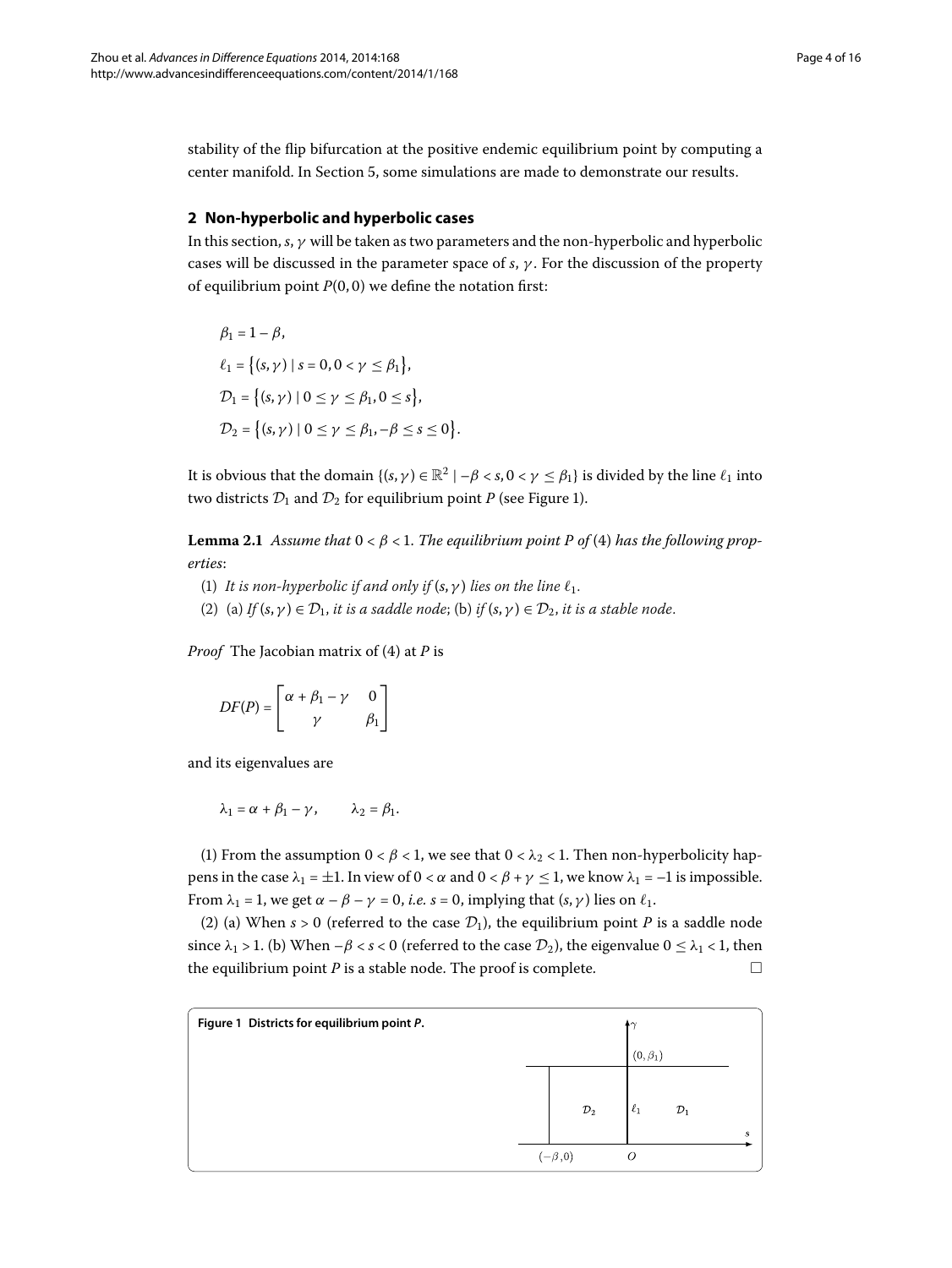<span id="page-4-0"></span>

For the discussion of the property of the equilibrium point *Q*(*I*∗,*R*∗) we define the notation

$$
s_1^* = (1 - \sqrt{\beta_1})^2,
$$
  
\n
$$
s_2^* = (1 + \sqrt{\beta_1})^2,
$$
  
\n
$$
s_3^* = 2(1 + \beta_1),
$$
  
\n
$$
C_1 = \{(s, \gamma) | \gamma = (s - \beta)^2/(4s), s_1^* \le s \le \beta\},
$$
  
\n
$$
C_2 = \{(s, \gamma) | \gamma = (s - \beta)^2/(4s), \beta < s \le s_2^*\},
$$
  
\n
$$
C_3 = \{(s, \gamma) | \gamma = (2 - \beta)(s - 2)/s, 2 \le s \le s_3^*\},
$$
  
\n
$$
D_3 = \{(s, \gamma) | 0 \le \gamma \le \beta_1, 0 \le s \le s_1, \text{ where } s_1 \text{ satisfies: } (s_1, \gamma) \in C_1\},
$$
  
\n
$$
D_4 = \{(s, \gamma) | 0 \le \gamma \le \beta_1, s_2 \le s \le s_3, \text{ where } s_i \text{ satisfy: } (s_i, \gamma) \in C_i, i = 2, 3\},
$$
  
\n
$$
D_5 = \{(s, \gamma) | 0 \le \gamma \le \beta_1, s_1 \le s \le s_2, \text{ where } s_i \text{ satisfy: } (s_i, \gamma) \in C_i, i = 1, 2\},
$$
  
\n
$$
D_6 = \{(s, \gamma) | 0 \le \gamma \le \beta_1, s_3 \le s, \text{ where } s_3 \text{ satisfies: } (s_3, \gamma) \in C_3\}.
$$

<span id="page-4-1"></span>Obviously, the domain  $\{(s, \gamma) \in \mathbb{R}^2 \mid 0 < s, 0 < \gamma \leq \beta_1\}$  is divided by the curves  $\mathcal{C}_1$ ,  $\mathcal{C}_2$  and  $C_3$  into four districts  $\mathcal{D}_3$ ,  $\mathcal{D}_4$ ,  $\mathcal{D}_5$ , and  $\mathcal{D}_6$  for equilibrium point *Q* (see Figure 2).

**Lemma 2.2** *The equilibrium point Q of (4) has the following properties:* 

- (1) *It is non-hyperbolic if and only if*  $(s, \gamma)$  *lies on the curve*  $C_3$ *.*
- (2) (a) *If*  $(s, \gamma) \in C_1, C_2, D_3$  *or*  $D_4$ *, it is a stable node*; (b) *if*  $(s, \gamma) \in D_6$ *, it is a saddle node*; (c) *if*  $(s, \gamma) \in \mathcal{D}_5$ , *it is a stable focus*.

*Proof* Performing a coordinate shift as follows:

$$
\tilde{I}=I-I^*,\qquad \tilde{R}=R-R^*,
$$

and letting  $\tilde{F}$  denote the transformed *F*, we translate the equilibrium point  $Q(I^*, R^*)$  into  $\tilde{Q}(0,0)$  and discuss the equilibrium point  $\tilde{Q}$  of the map  $\tilde{F}$ . The matrix of linearization of  $\tilde{F}$ at *Q*˜ is

$$
D\tilde{F}((0,0)) = \begin{bmatrix} 1 - \frac{\alpha - \beta - \gamma}{\beta + \gamma} \beta & -\frac{\alpha - \beta - \gamma}{\beta + \gamma} \beta \\ \gamma & \beta_1 \end{bmatrix} = \begin{bmatrix} 1 - s & -s \\ \gamma & \beta_1 \end{bmatrix}
$$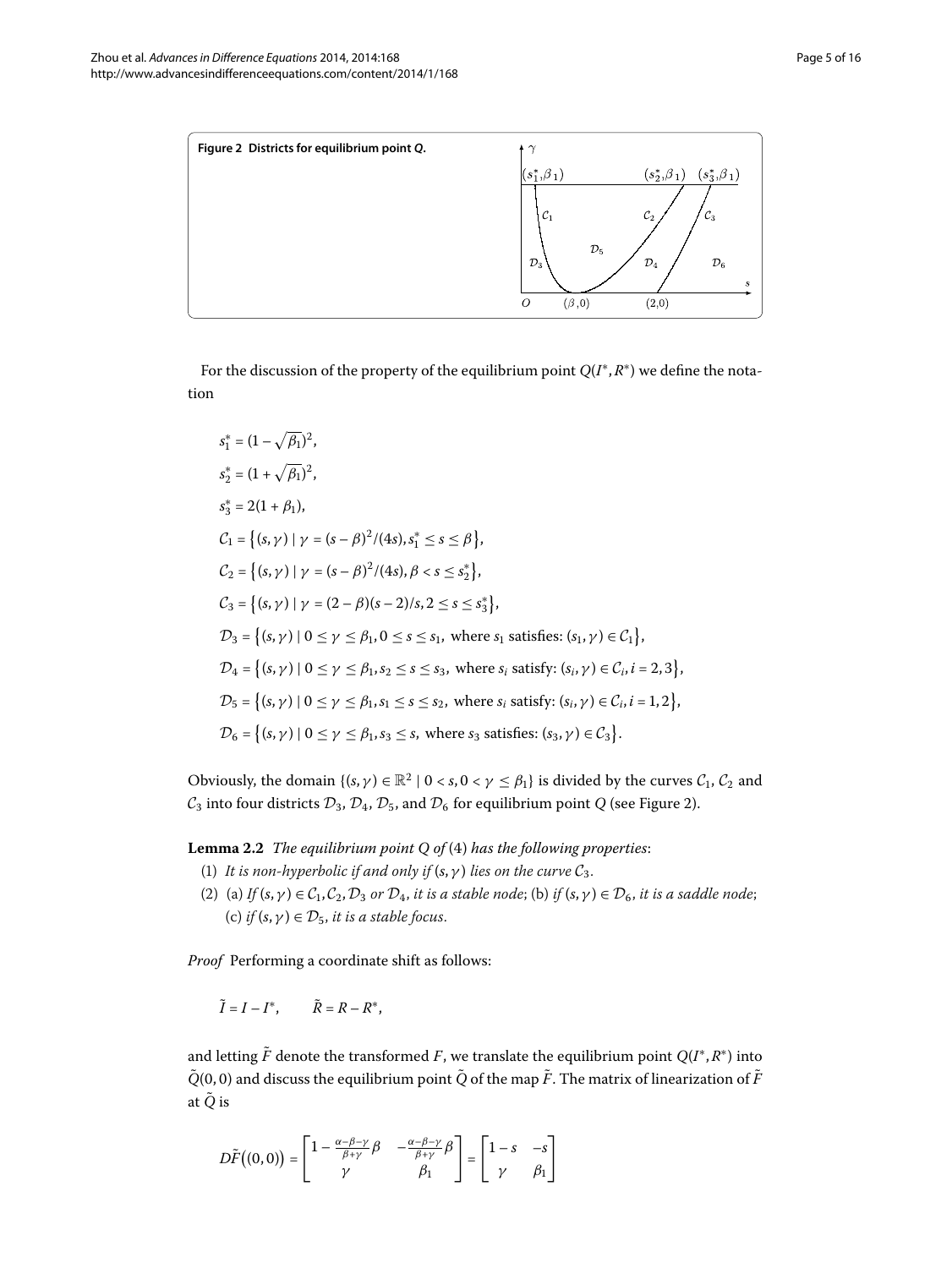and its eigenvalues are

$$
\lambda_1 = \frac{(1 - s + \beta_1) + \sqrt{(1 - s + \beta_1)^2 - 4(\beta_1 + (\gamma - \beta_1)s)}}{2},
$$
  
\n
$$
\lambda_2 = \frac{(1 - s + \beta_1) - \sqrt{(1 - s + \beta_1)^2 - 4(\beta_1 + (\gamma - \beta_1)s)}}{2}.
$$
\n(5)

(1) It is well known that  $\tilde{Q}$  is hyperbolic if and only if none of the eigenvalues  $\lambda_1$ ,  $\lambda_2$  lies on the unit circle *S*<sup>1</sup>. Denote  $\Delta := (1 - s + \beta_1)^2 - 4(\beta_1 + (\gamma - \beta_1)s)$ . In the case of  $\Delta \ge 0$ , *λ*<sub>1</sub> and *λ*<sub>2</sub> are both real. Then the non-hyperbolicity happens when  $|λ_1|$  or  $|λ_2|$  is 1. For whether  $\lambda_1 = 1$  or  $\lambda_2 = 1$ , we get

$$
(\beta+\gamma)s=0.
$$

However, for positive equilibrium point  $\tilde{Q}$ , we have  $\beta + \gamma > 0$  and  $s > 0$ . Therefore, neither *λ*<sub>1</sub> = 1 nor *λ*<sub>2</sub> = 1 is possible. Next, we examine *λ*<sub>1</sub> = –1 and *λ*<sub>2</sub> = –1. From whether *λ*<sub>1</sub> = –1 or  $\lambda_2 = -1$ , we get

$$
\gamma=(1+\beta_1)(s-2)/s.
$$

By condition  $0 < \gamma \leq \beta_1 = 1 - \beta$ , we see that  $2 < s \leq 2(1 + \beta_1)$ . It is easy to check that  $\lambda_2 = -1$ and  $\lambda_1 = 1 - s + \beta_1 - \lambda_2 = 2 - s + \beta_1 \in (-1, 1)$  if and only if  $(s, \gamma) \in C_3$ .

(2) When  $\Delta \geq 0$  and  $(s, \gamma) \notin C_3$ , the equilibrium point  $\tilde{Q}$  is hyperbolic.

(a) If  $\Delta = 0$ , the matrix has a double real eigenvalue  $\lambda_1 = \lambda_2 = (1 - s + \beta_1)/2$ . It is obvious that  $\lambda_1 = \lambda_2 < 1$ . Considering the line  $\gamma = \beta_1$  and the curve  $4\gamma s = (1 - s - \beta_1)^2$ , we can get two intersection points  $(s_1^*, \beta_1)$  and  $(s_2^*, \beta_1)$  where  $s_1^* = (1 - \sqrt{\beta_1})^2$  and  $s_2^* = (1 + \sqrt{\beta_1})^2$ . Then  $s_1^* \leq s \leq s_2^*$  as  $\gamma \leq \beta_1$ . This implies  $\lambda_1 = \lambda_2 \geq (1 + \beta_1 - s_2^*)/2 = -\sqrt{\beta_1} > -1$ . Therefore, the equilibrium point  $\tilde{Q}$  is a stable node in the cases of  $C_1$  and  $C_2$ .

If  $\Delta > 0$ , the eigenvalues  $\lambda_1$  and  $\lambda_2$  are different real numbers. We first discuss the case that  $0 < s \leq s_1$ , *i.e.*  $(s, \gamma) \in \mathcal{D}_3$ . In this case we have

$$
\lambda_2 < \frac{1-s+\beta_1}{2} < 1, \qquad \frac{d\lambda_2}{d\gamma} = \frac{s}{\sqrt{(1-s+\beta_1)^2 - 4(\beta_1 + (\gamma - \beta_1)s)}} > 0.
$$

Since

$$
\lim_{\gamma \to 0+} \lambda_2 = \lim_{\gamma \to 0+} \frac{(1-s+\beta_1) - \sqrt{(1-s+\beta_1)^2 - 4(\beta_1 + (\gamma - \beta_1)s)}}{2} = \beta_1 > 0,
$$

we have  $0 < \lambda_2 < 1$  for  $(s, \gamma) \in \mathcal{D}_3$ . On the other hand, there also exists  $0 < \lambda_1 < 1$  for  $(s, \gamma) \in \mathcal{D}_3$ . In fact, since

$$
\lim_{\gamma \to 0+} \lambda_1 = \lim_{\gamma \to 0+} \frac{(1 - s + \beta_1) + \sqrt{(1 - s + \beta_1)^2 - 4(\beta_1 + (\gamma - \beta_1)s)}}{2} = 1 - s < 1
$$

and

$$
\frac{d\lambda_1}{d\gamma} = -\frac{s}{\sqrt{(1-s+\beta_1)^2 - 4(\beta_1 + (\gamma - \beta_1)s)}} < 0,
$$

we have  $0 < \lambda_2 < \lambda_1 < 1$ . Therefore, the equilibrium point  $\tilde{Q}$  is a stable node as  $(s, \gamma) \in \mathcal{D}_3$ .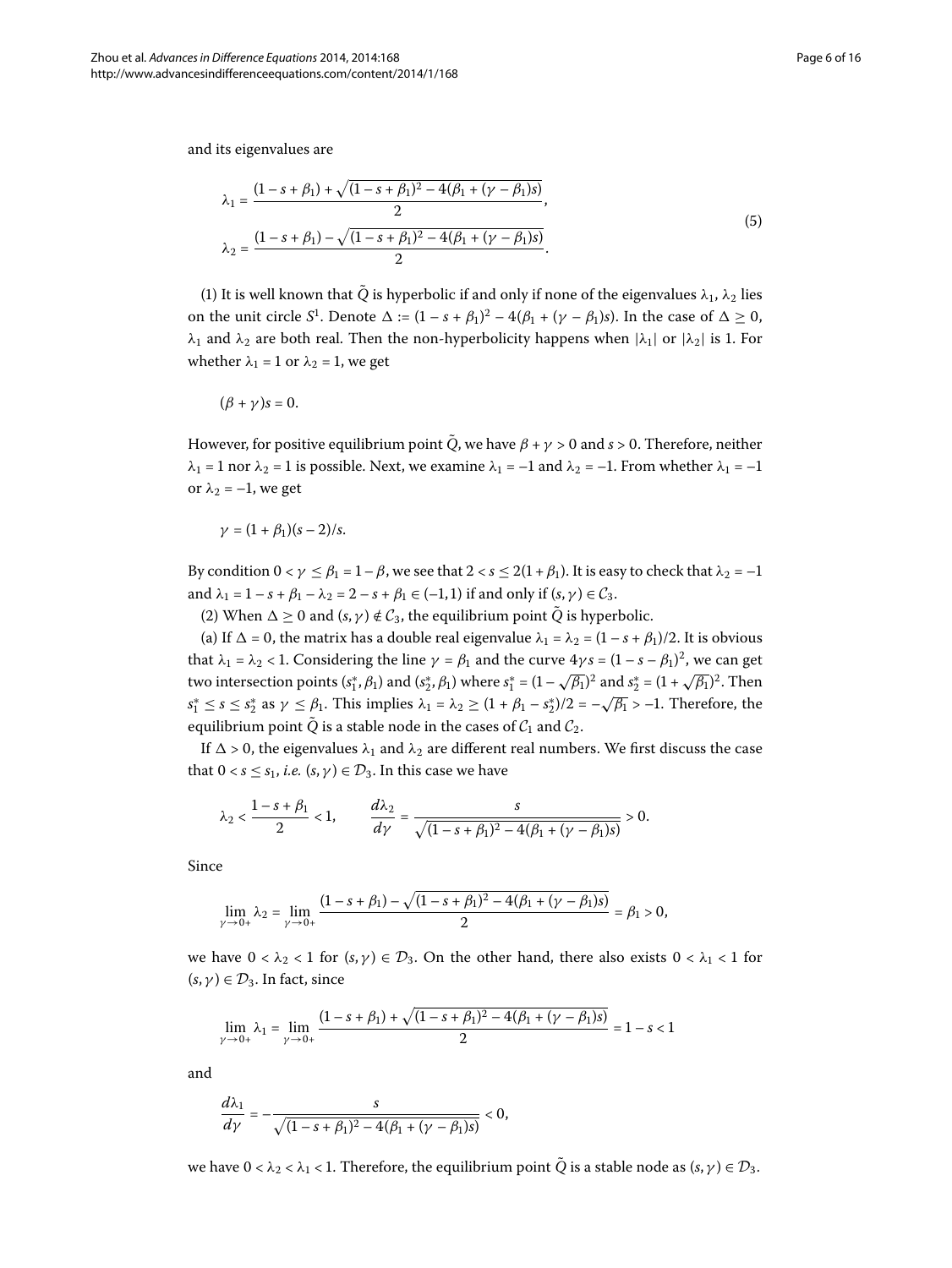In the case  $s_2 < s \leq s_3$ , *i.e.*  $(s, \gamma) \in \mathcal{D}_4$ , by a similar method to the above we easily get  $-1 < \lambda_{1,2} < 1$  and the equilibrium point  $\tilde{Q}$  is also a stable node.

(b) We discuss the case that  $s_3 < s$ , *i.e.*  $(s, \gamma) \in \mathcal{D}_6$ . In this case we have

$$
\frac{d\lambda_2}{ds} = \frac{1}{2} \left( \frac{1 - s - \beta_1 + 2\gamma}{\sqrt{(1 - s + \beta_1)^2 - 4(\beta_1 + (\gamma - \beta_1)s)}} - 1 \right)
$$

$$
\leq \frac{1}{2} \left( \frac{-\beta}{\sqrt{(1 - s + \beta_1)^2 - 4(\beta_1 + (\gamma - \beta_1)s)}} - 1 \right) < 0.
$$

Then, in view of  $\lambda_2|_{s=s_3} = -1$ , we have  $\lambda_2 < -1$  for  $(s, \gamma) \in \mathcal{D}_6$ . By a simple computation one derives  $\lambda_1 > -1$  for  $s > s_3^* = 2(1 + \beta_1)$  and  $\gamma = \beta_1$ . Moreover, we have

$$
\lim_{\gamma \to 0+} \lambda_1 = \beta_1 < 1, \qquad \frac{d\lambda_1}{d\gamma} < 0.
$$

Then  $-1 < \lambda_1 < 1$  for  $(s, \gamma) \in \mathcal{D}_6$ . This means that the equilibrium point  $\tilde{Q}$  is a saddle for  $(s, \gamma) \in \mathcal{D}_6$ . The proof is complete.

(c) In the case of  $\Delta < 0$ ,  $\lambda_1$  and  $\lambda_2$  are a pair of conjugate complex. Since

$$
|\lambda_1|^2 = |\lambda_2|^2 = \frac{1}{4} \Big[ (1 - s + \beta_1)^2 + 4(\beta_1 + (\gamma - \beta_1)s) - (1 - s + \beta_1)^2 \Big]
$$
  
=  $\beta_1 + (\gamma - \beta_1)s \le \beta_1 < 1$ ,

<span id="page-6-1"></span><span id="page-6-0"></span> $λ_1$  and  $λ_2$  lie inside of *S*<sup>1</sup> and the equilibrium point *Q* is a stable focus for the case ( $\mathcal{D}_5$ ).  $\Box$ 

#### **3 Transcritical bifurcation**

In this section we consider the case that  $(s, \gamma) \in \ell_1$ , where the transcritical bifurcation at equilibrium point  $P(0, 0)$  will happen.

**Theorem 3.1** A transcritical bifurcation occurs at the equilibrium point P when  $s = 0$ . *More concretely*, *for a parameter s being slightly less than zero there are two equilibrium points: a stable point P and an unstable negative equilibrium point which coalesce at*  $s = 0$ *; for parameter s being slightly greater than zero there are also two equilibrium points*: *an unstable equilibrium point P and a stable positive equilibrium point Q*. *Thus an exchange of stability has occurred at s = 0.* 

*Proof* For  $(s, \gamma) \in \ell_1$ , we have  $\lambda_1 = 1$  and  $0 < \lambda_2 = 1 - \beta < 1$ . Consider *s* as the bifurcation parameter and write *F* as *Fs* to emphasize the dependence on *s*. One can easily see that the matrix  $DF<sub>s</sub>(0, 0)$  is

<span id="page-6-2"></span>
$$
\begin{bmatrix} 1 & 0 \\ \gamma & 1 - \beta \end{bmatrix}
$$

and it has eigenvectors

$$
\left(1, \frac{\gamma}{\beta}\right)^T, \qquad (0,1)^T \tag{6}
$$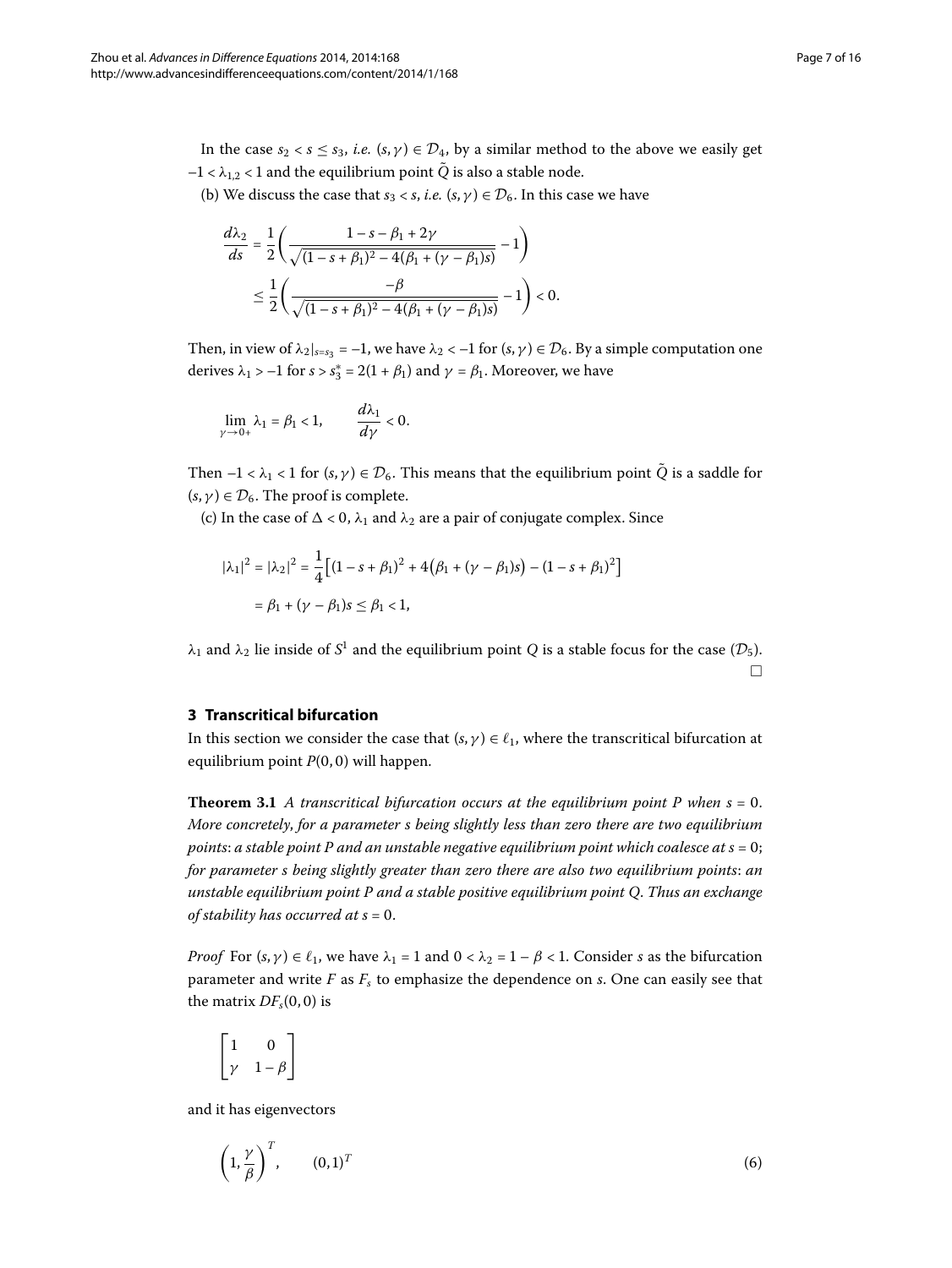corresponding to  $\lambda_1$  and  $\lambda_2$ , respectively, where *T* means the transpose of the matrices. Our goal is to determine the nature of the stability of  $(0, 0)$  for  $s$  near zero. First, we must put the matrix  $DF<sub>s</sub>(0, 0)$  into a diagonal form.

Using the eigenvectors  $(6)$  $(6)$ , we obtain the transformation

$$
\begin{bmatrix} I \\ R \end{bmatrix} = \begin{bmatrix} 1 & 0 \\ \frac{\gamma}{\beta} & 1 \end{bmatrix} \begin{bmatrix} u \\ v \end{bmatrix}
$$
 (7)

with inverse

<span id="page-7-0"></span>
$$
\begin{bmatrix} u \\ v \end{bmatrix} = \begin{bmatrix} 1 & 0 \\ -\frac{\gamma}{\beta} & 1 \end{bmatrix} \begin{bmatrix} I \\ R \end{bmatrix}
$$
 (8)

which transforms system (4) into

<span id="page-7-3"></span>
$$
\begin{bmatrix} u \\ v \end{bmatrix} \mapsto \begin{bmatrix} 1 & 0 \\ 0 & 1 - \beta \end{bmatrix} \begin{bmatrix} u \\ v \end{bmatrix} + \begin{bmatrix} \frac{\beta + \gamma}{\beta} 8u - \alpha(\frac{\beta + \gamma}{\beta} u^2 + \frac{\gamma}{\beta} uv) \\ \frac{\beta \gamma + \gamma^2}{\beta^2} 8u + \alpha \frac{\gamma}{\beta} (\frac{\beta + \gamma}{\beta} u^2 + \frac{\gamma}{\beta} uv) \end{bmatrix}.
$$
 (9)

Rewrite system [\(](#page-7-0)9) in the suspended form

$$
\begin{bmatrix} u \\ v \\ s \end{bmatrix} \mapsto \begin{bmatrix} 1 & 0 & 0 \\ 0 & 1 - \beta & 0 \\ 0 & 0 & 1 \end{bmatrix} \begin{bmatrix} u \\ v \\ s \end{bmatrix} + \begin{bmatrix} \frac{\beta + \gamma}{\beta}su - \alpha(\frac{\beta + \gamma}{\beta}u^2 + \frac{\gamma}{\beta}uv) \\ \frac{\beta \gamma + \gamma^2}{\beta^2}su + \alpha\frac{\gamma}{\beta}(\frac{\beta + \gamma}{\beta}u^2 + \frac{\gamma}{\beta}uv) \\ 0 \end{bmatrix}.
$$
 (10)

Thus, from the center manifold theory (see Theorem 2.1.4 in [\[](#page-15-11)18]), the stability of the equilibrium point  $(u, v) = (0, 0)$  near  $s = 0$  can be determined by studying a one-parameter family of maps on a center manifold which can be represented as follows:

<span id="page-7-1"></span>
$$
W^c(0,0) = \left\{(u,v,s) \in \mathbb{R}^3 \mid v = h(u,s), h(0,0) = 0, Dh(0,0) = 0\right\}
$$

for sufficiently small *u* and *s*.

We now want to compute the center manifold and derive the mapping on the center manifold. We assume

$$
h(u,s) = au^2 + bus + cs^2 + O(3)
$$
 (11)

near the origin, where  $O(3)$  means terms of order  $\geq 3$ . By Theorem 2.1.4 in [18], the coefficients *a*, *b*, and *c* can be determined by the equation

<span id="page-7-2"></span>
$$
\mathcal{N}(h(u,s)) := h\left(u + \frac{\beta + \gamma}{\beta}su - \alpha\left(\frac{\beta + \gamma}{\beta}u^2 + \frac{\gamma}{\beta}uh(u,s)\right), s\right) - (1 - \beta)h(u,s) + \frac{\beta\gamma + \gamma^2}{\beta^2}su + \alpha\frac{\gamma}{\beta}\left(\frac{\beta + \gamma}{\beta}u^2 + \frac{\gamma}{\beta}uh(u,s)\right) = 0.
$$
 (12)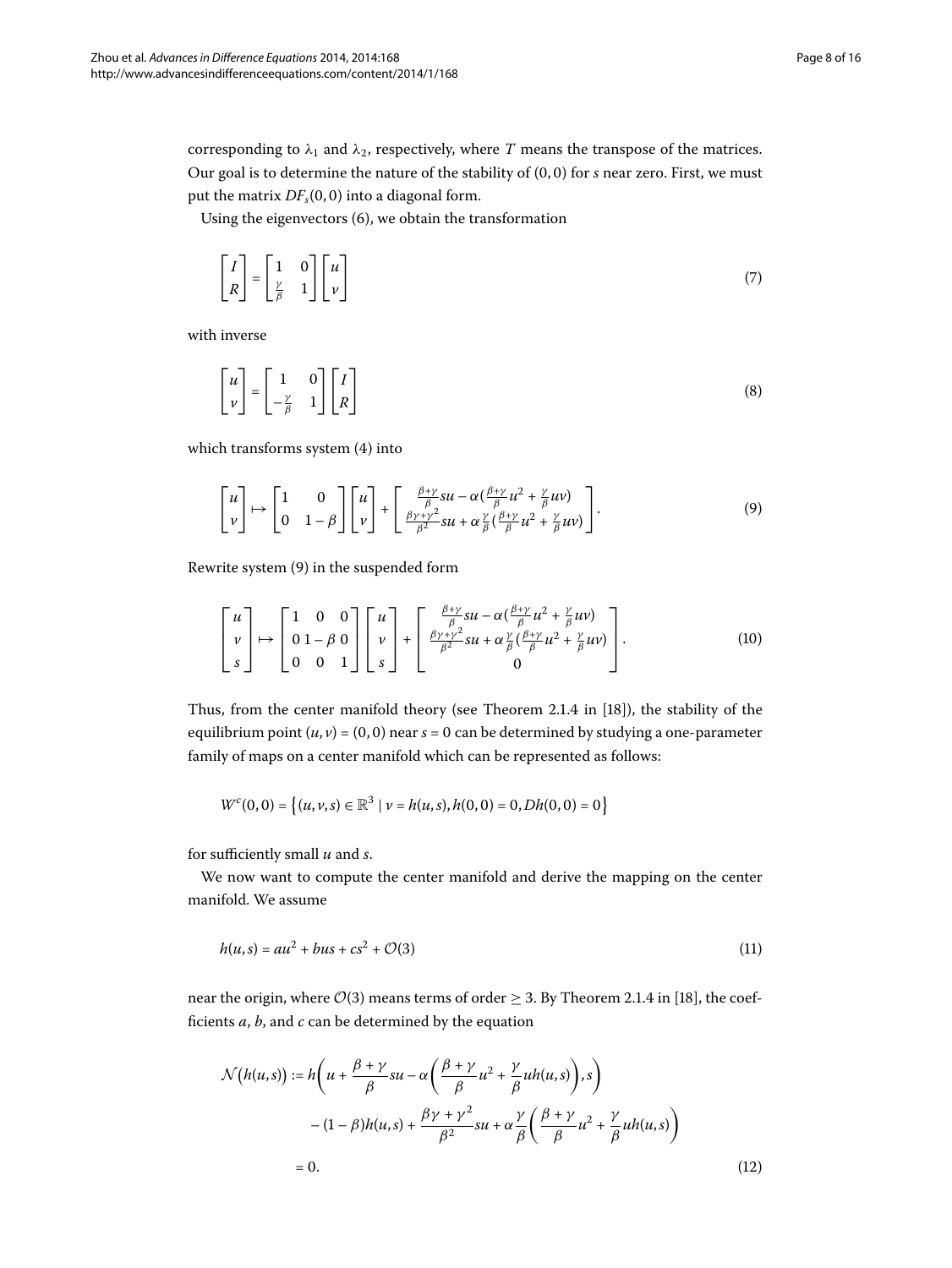Substituting (11[\)](#page-7-1) into [\(](#page-7-2)12) and comparing coefficients of  $u^2$ ,  $us$ , and  $s^2$  in (12), we get

$$
\begin{cases} a - (1 - \beta)a - \alpha \frac{\gamma}{\beta} (1 + \frac{\gamma}{\beta}) = 0, \\ b - (1 - \beta)b + \frac{\gamma}{\beta} = 0, \\ c - (1 - \beta)c = 0, \end{cases}
$$

from which we resolve

<span id="page-8-2"></span>
$$
a=\frac{\alpha\gamma^3}{\beta}(\beta+\gamma), \qquad b=-\frac{\gamma}{\beta^2}, \qquad c=0.
$$

Therefore the expression of  $(11)$  $(11)$  is approximately determined. Substituting  $(11)$  into  $(10)$ , we obtain a one-dimensional map reduced to the center manifold

<span id="page-8-1"></span>
$$
u \mapsto \phi_s(u) = u + \frac{\beta + \gamma}{\beta}us - \alpha \frac{\beta + \gamma}{\beta} u^2 + \frac{\alpha \gamma^2}{\beta^4} (\beta + \gamma) u^3 - \frac{(\beta + \gamma) \gamma^2}{\beta^4} u^2 s + \mathcal{O}(4). \tag{13}
$$

It is easy to check that

<span id="page-8-3"></span>
$$
\frac{\partial \phi_s}{\partial s}(0,0) = 0, \qquad \frac{\partial^2 \phi_s}{\partial u \partial s}(0,0) \neq 0, \qquad \frac{\partial^2 \phi_s}{\partial u^2}(0,0) \neq 0.
$$
 (14)

The condition  $(14)$  $(14)$  implies that in the study of the orbit structure near the bifurcation point terms of  $\mathcal{O}(3)$  do not qualitatively affect the nature of the bifurcation, namely they do not affect the geometry of the curves of equilibrium points passing through the bifurcation point. Thus, (14[\)](#page-8-2) shows that the orbit structure of (13) near  $(u, s) = (0, 0)$  is qualitatively the same as the orbit structure near  $(u, s) = (0, 0)$  of the map

$$
u \mapsto u + \frac{\beta + \gamma}{\beta} u s - \alpha \frac{\beta + \gamma}{\beta} u^2. \tag{15}
$$

The map [\(](#page-8-3)15) can be viewed as a truncated normal form for the transcritical bifurcation (see  $[18, p.365]$  $[18, p.365]$ ). The stability of the two branches of equilibrium points lying on both sides of  $s = 0$  are easily verified.  $\Box$ 

<span id="page-8-0"></span>**Remark 3.1** (The biological explanation of Theorem 3.1) Because the epidemic model (1) cannot have a negative equilibrium point in real life, when  $s < 0$  (*i.e.*  $\alpha < \beta + \gamma$ ), (1) has only a disease-free equilibrium point  $(N, 0, 0)$  which is stable. In this case, for any given initial value  $(S_0, I_0, R_0)$  with  $I_0 > 0$ , the state  $(S_n, I_n, R_n)$  will finally tend to  $(N, 0, 0)$ , namely, the final situation of epidemic is free from disease. However, when  $s > 0$ , a positive equilibrium point will occur. It is an endemic equilibrium point (*S*∗,*I*∗,*R*∗) and stable, meanwhile, the disease-free equilibrium point  $(N, 0, 0)$  changes to unstable. For any given initial value  $(S_0, I_0, R_0)$  with  $I_0 > 0$ , the state  $(S_n, I_n, R_n)$  will finally tend to  $(S^*, I^*, R^*)$ .

## **4 Flip bifurcation**

This section is devoted to the analysis for the case ( $s, \gamma$ )  $\in C_3$ , where bifurcation happens at the equilibrium point *Q*(*I*<sup>\*</sup>[,](#page-3-1)*R*<sup>\*</sup>). From Section 2, we have, for  $(s, \gamma) \in C_3$ ,

$$
\lambda_2 = -1,
$$
\n $\lambda_1 = 1 - s + \beta_1 - \lambda_2 = \beta_1 + 2 - s,$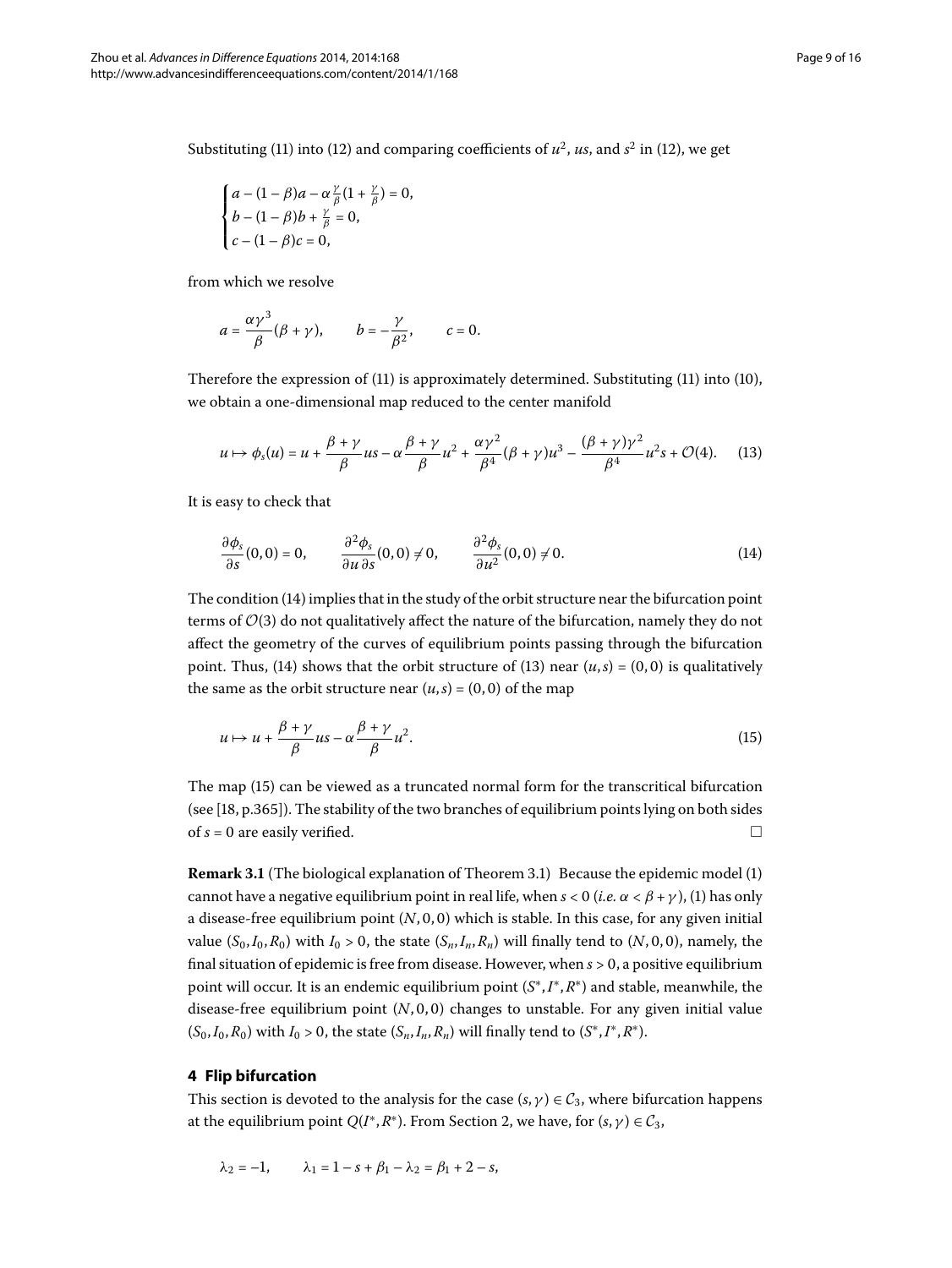$$
\lambda_1 - \lambda_2 = \beta_1 + 3 - s,
$$
\n $s = \frac{2(\beta_1 + 1)}{\beta_1 + 1 - \gamma}.$ 

For convenience, we let

<span id="page-9-0"></span>
$$
E_1 := \frac{\alpha(1-\lambda_1)(1-\lambda_2)}{(\lambda_1-\lambda_2)(\lambda_1^2-\lambda_2)},
$$
  
\n
$$
E_2 := \frac{1}{\lambda_1-\lambda_2} \Big[ (1-\lambda_1)(\lambda_1-\lambda_2) + \alpha(1-\lambda_2)s - (\lambda_1-\lambda_2)s - \alpha s^2 \Big],
$$
  
\n
$$
E_3 := \frac{1}{\lambda_1-\lambda_2} \Big[ (1-\lambda_2)(\lambda_1-\lambda_2) + 2\alpha(1-\lambda_2)s - (\lambda_1-\lambda_2)s - 2\alpha s^2 \Big].
$$

Then we have the following theorem.

**Theorem 4.1** If  $E_2^2 - E_1E_3 \neq 0$ , then a flip bifurcation occurs at the equilibrium point  $Q(I^*, R^*)$  when  $(s, \gamma) \in C_3$ , *i.e.*  $\gamma = (\beta_1 + 1)(1 - 2/s)$  and  $s \in (2, s_3^*)$ . More concretely, for  $E_2^2$  –  $E_1E_3$  > 0, an attractive 2-periodic orbit of map F emerges near the equilibrium point *when*  $\gamma$  < ( $\beta_1$  + 1)(1 – 2/*s*), *but the* 2-periodic orbit does not exist when  $\gamma$  > ( $\beta_1$  + 1)(1 – 2/*s*), *for E* – *EE* < , *a repellent -periodic orbit of map F emerges near the equilibrium point when*  $\gamma$  > ( $\beta_1$  + 1)(1 – 2/*s*), *but the* 2-periodic orbit does not exist when  $\gamma \leq (\beta_1 + 1)(1 - 2/s)$ .

*Proof* For  $(s, \gamma) \in C_3$ , we have  $\lambda_2 = -1$  and  $\lambda_1 \in (-1, 1)$ . Consider *s* as the bifurcation parameter and write  $F$  as  $F_s$  to emphasize the dependence on  $s$ , where  $F$  defined as in Lemma 2[.](#page-4-1)2  $\,$ is the transformed *F* from  $(I^*, R^*)$  into  $(0, 0)$ . Then we have

$$
D\tilde{F}_s(0,0) = \begin{bmatrix} 1-s & -s \\ \gamma & \beta_1 \end{bmatrix}.
$$

The matrix  $D\tilde{F}_s(0,0)$  has eigenvectors  $(s,1-s-\lambda_1)^T$  and  $(s,1-s-\lambda_2)^T$  corresponding to  $\lambda_1$ and  $\lambda_2$ , respectively, where  $T$  means the transpose of matrices. Hence the matrix  $DF_s(0,0)$ can be diagonalized by the change of variables  $(I, R)^T = H(u, v)^T$ , where

<span id="page-9-1"></span>
$$
H = \begin{bmatrix} s & s \\ 1 - s - \lambda_1 & 1 - s - \lambda_2 \end{bmatrix}.
$$

Therefore  $\tilde{F}_s$  can be changed into the map  $\Phi_s : \mathbb{R}^2 \to \mathbb{R}^2$ ,

<span id="page-9-2"></span>
$$
\begin{bmatrix} u \\ v \end{bmatrix} \mapsto \begin{bmatrix} \lambda_1 & 0 \\ 0 & \lambda_2 \end{bmatrix} \begin{bmatrix} u \\ v \end{bmatrix} - \frac{\alpha}{\lambda_1 - \lambda_2} \begin{bmatrix} (1 - s - \lambda_2) A \\ -(1 - s - \lambda_1) A \end{bmatrix},
$$
(16)

where  $A = s(u + v)^2 - (u + v)((1 - s - \lambda_1)u + (1 - s - \lambda_2)v)$ . Rewrite (16[\)](#page-9-1) in the suspended form

$$
\begin{bmatrix} u \\ v \\ s \end{bmatrix} \mapsto \begin{bmatrix} \lambda_1 u \\ \lambda_2 v \\ s \end{bmatrix} - \frac{\alpha}{\lambda_1 - \lambda_2} \begin{bmatrix} (1 - s - \lambda_2) A \\ -(1 - s - \lambda_1) A \\ 0 \end{bmatrix}
$$
 (17)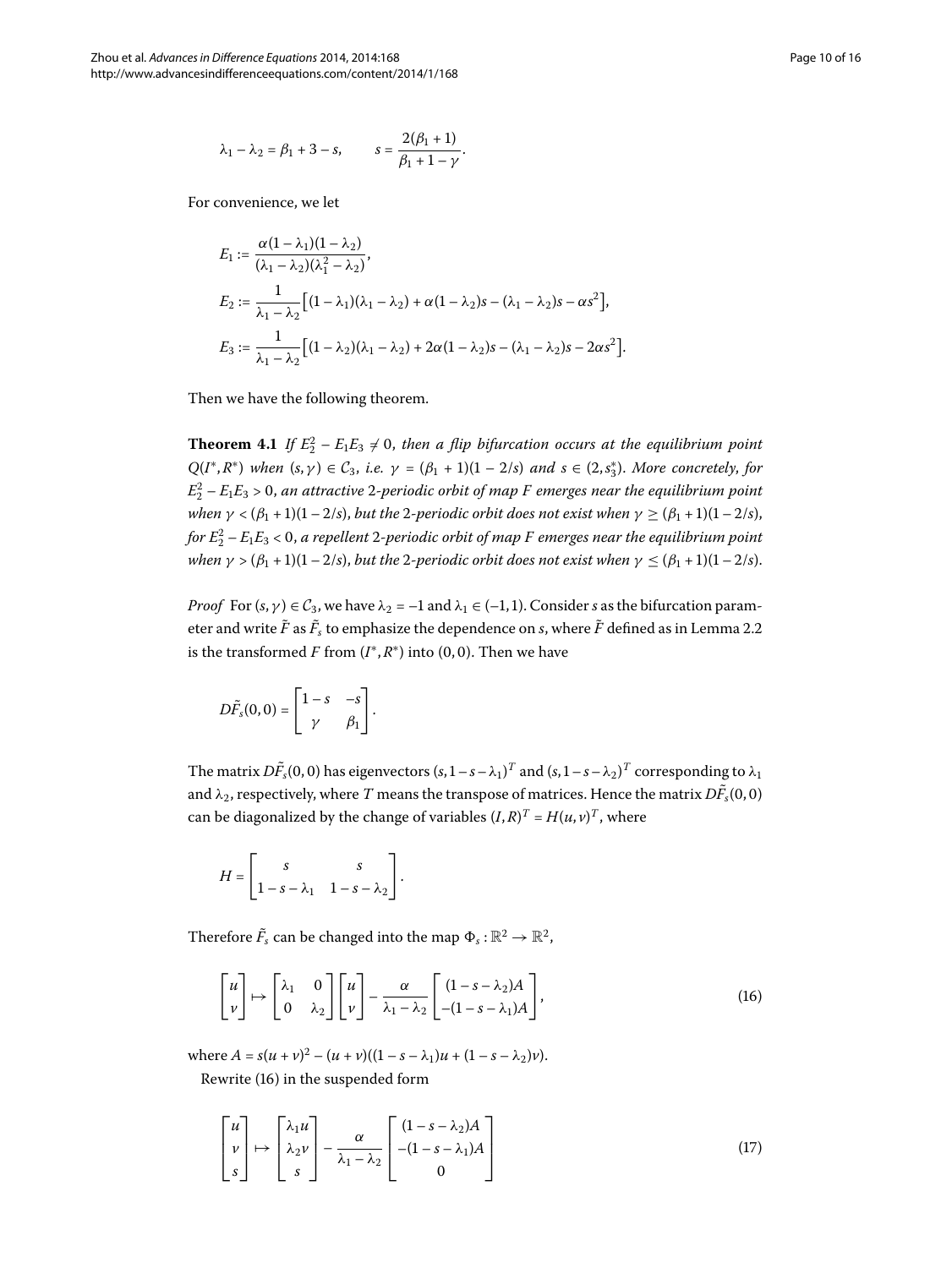so as to involve the parameter *s* explicitly in the discussion. Equivalently, the suspended system (17) has a two-dimensional center manifold of the form

<span id="page-10-1"></span>
$$
v = h(u, s) = au^2 + bus + cs^2 + O(3)
$$
\n(18)

near the origin, where  $\mathcal{O}(3)$  means terms of order  $\geq 3$ . By Theorem 6 in [20, pp.34-35], these coefficients *a*, *b*, and *c* can be determined by the equation

<span id="page-10-0"></span>
$$
\mathcal{N}(h(u,s)) := h\left(\lambda_1 u - \frac{\alpha}{\lambda_1 - \lambda_2} (1 - s - \lambda_2) A, s\right)
$$

$$
- \lambda_2 h(u,s) + \frac{\alpha}{\lambda_1 - \lambda_2} (1 - s - \lambda_1) A
$$

$$
= 0, \tag{19}
$$

where

$$
A = s(u + h(u, s))^{2} - (u + h(u, s))((1 - s - \lambda_{1})u + (1 - s - \lambda_{2})h(u, s)).
$$

Comparing coefficients of  $u^2$ , us, and  $s^2$  in (19[\)](#page-10-0), we get

$$
\begin{cases}\n a\lambda_1 - a\lambda_2 - (1 - \lambda_1) \frac{\alpha(1 - \lambda_2)}{\lambda_1 - \lambda_2} = 0, \\
 b\lambda_1 - b\lambda_2 = 0, \\
 c - \lambda_2 c = 0,\n\end{cases}
$$

from which we solve

<span id="page-10-2"></span>
$$
a=\frac{\alpha(1-\lambda_1)(1-\lambda_2)}{(\lambda_1^2-\lambda_2)(\lambda_1-\lambda_2)}, \qquad b=0, \qquad c=0.
$$

<span id="page-10-3"></span>Thus the expression of (18) is determined, *i.e.*,

$$
\nu = h(u, s) = E_1 u^2 + \mathcal{O}(3). \tag{20}
$$

Substituting (20[\)](#page-9-2) into the first equation in (17), we obtain a one-dimensional map  $u \mapsto$  $\phi_s(u)$ , where

$$
\phi_{s}(u) = \lambda_{1}u - \frac{\alpha}{\lambda_{1} - \lambda_{2}}(1 - s - \lambda_{2})A
$$
\n
$$
= \lambda_{1}u - \frac{\alpha(1 - s - \lambda_{2})}{\lambda_{1} - \lambda_{2}} [s(u + h(u, s))^{2} - (u + h(u, s))((1 - s - \lambda_{1})u + (1 - s - \lambda_{2})h(u, s))]
$$
\n
$$
= \lambda_{1}u - \frac{1}{\lambda_{1} - \lambda_{2}} [(1 - \lambda_{1})(\lambda_{1} - \lambda_{2}) + (\alpha(1 - \lambda_{2}) - (\lambda_{1} - \lambda_{2}))s - \alpha s^{2}]u^{2}
$$
\n
$$
- \frac{E_{1}}{\lambda_{1} - \lambda_{2}} [(1 - \lambda_{2})(\lambda_{1} - \lambda_{2}) + (2\alpha(1 - \lambda_{2}) - (\lambda_{1} - \lambda_{2}))s - 2\alpha s^{2}]u^{3} + \mathcal{O}(4)
$$
\n
$$
= \lambda_{1}u - E_{2}u^{2} - E_{1}E_{3}u^{3} + \mathcal{O}(4). \tag{21}
$$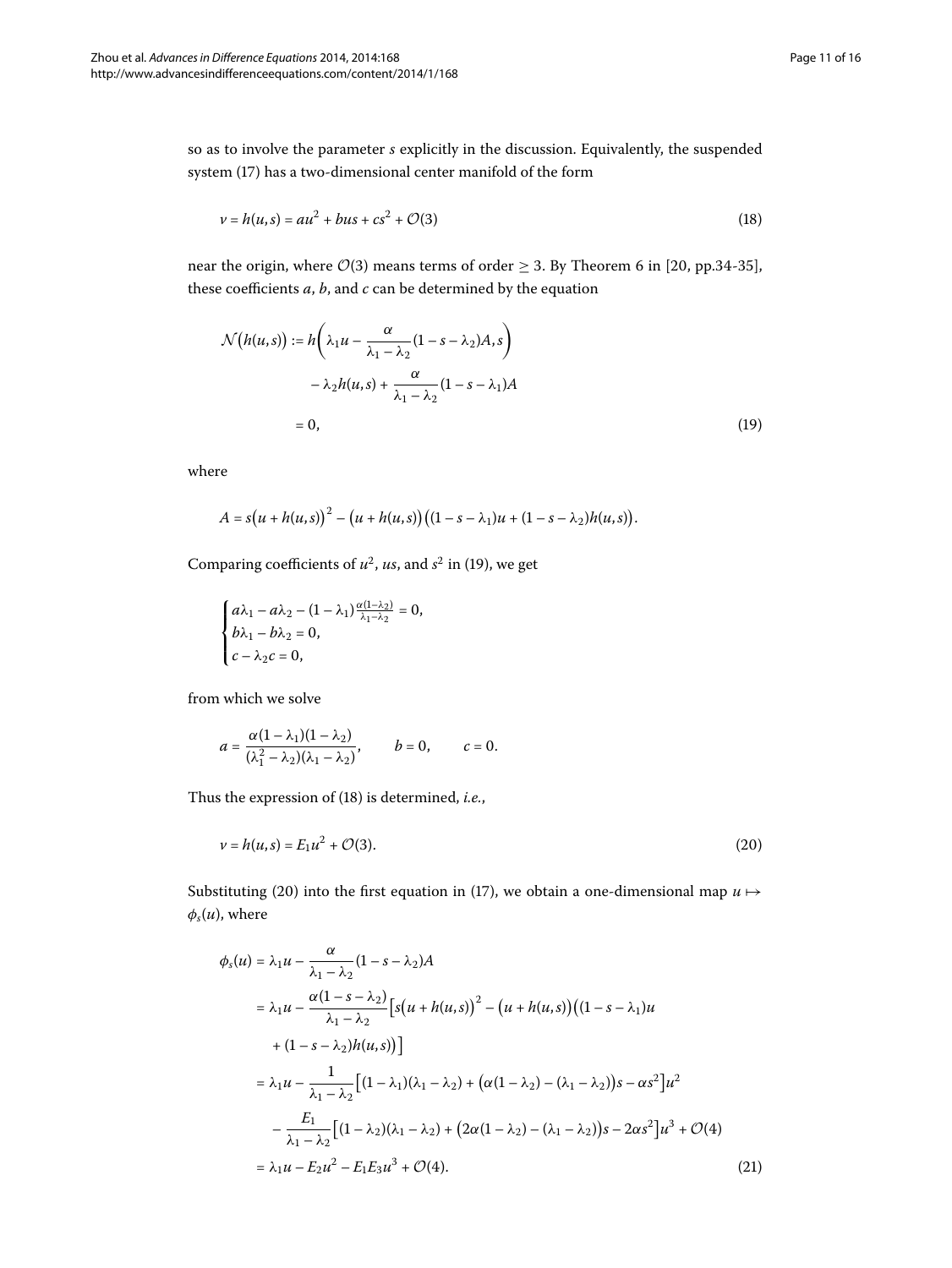Here we note the dependence of  $\lambda_1$  on *s*. From (21[\)](#page-10-3), one can check that

<span id="page-11-2"></span><span id="page-11-1"></span>
$$
\left[\frac{\partial \phi_s}{\partial s} \frac{\partial^2 \phi_s}{\partial u^2} + 2 \frac{\partial^2 \phi_s}{\partial u \partial s}\right] \bigg|_{(u,s)=(0,s)} = \frac{\lambda_1 + \lambda_2}{\lambda_1 - \lambda_2} \left(\frac{2}{s} - 1\right) < 0 \tag{22}
$$

and

$$
\left[\frac{1}{2}\left(\frac{\partial^2 \phi_s}{\partial u^2}\right)^2 + \frac{1}{3}\frac{\partial^3 \phi_s}{\partial u^3}\right]\Big|_{(u,s)=(0,s)} = 2\left(E_2^2 - E_1 E_3\right) \neq 0,\tag{23}
$$

as assumed in our theorem. Thus, the conditions  $(F_1)$  and  $(F_2)$  of Theorem 3.5.1 in [19] are checked by [\(](#page-11-1)22[\)](#page-11-2) and (23), respectively. Therefore a flip bifurcation occurs at  $(u, s)$  =  $(0, \frac{2(\beta_1+1)}{\beta_1+1-\gamma})$  and a 2-periodic orbit arises as stated in the theorem.

<span id="page-11-0"></span>**Remark 4.1** (The biological explanation of Theorem 4.1) When  $(s, \gamma) \in C_3$ , the epidemic model [\(](#page-1-0)) has only one positive equilibrium point, *i.e.* the endemic equilibrium point  $Q(I^*, R^*)$ . If the parameters  $(s, \gamma)$  cross the curve  $C_3$  slightly with a given direction, two new positive equilibrium points (assumed to be  $Q_1$ ,  $Q_2$ ) of model (1) will emerge and form a 2-periodic orbit, *i.e.*  $F(Q_1) = Q_2$  and  $F(Q_2) = Q_1$ . Their stabilities are determined by the negative and positive values of  $E_2^2 - E_1 E_3$ , concretely, when  $E_2^2 - E_1 E_3 > 0$  they are attractive, when  $E_2^2 - E_1 E_3 < 0$  they are repellent.

#### **5 Simulations**

In this section, we will give three simulation examples to illustrate the results obtained in the above sections.

**Example 5.1** Let  $\beta = 0.15$ ,  $\gamma = 0.04$ , and choose three groups of initial values for  $(S_0, I_0, R_0)$  as follows:

 $(0.9, 0.1, 0),$   $(0.6, 0.4, 0),$   $(0.3, 0.7, 0).$ 

If let  $\alpha = 0.1$ , we see that  $s < 0$  and we have Figure 3. If let  $\alpha = 0.43$ , we see that  $s > 0$  and we have Figure 4[.](#page-12-0)

<span id="page-11-3"></span>From Figures 3 and 4, we see that the conclusion of Theorem 3[.](#page-6-0)1 is well verified by numerical simulation. Namely, for given various initial values for  $(S_0, I_0, R_0)$ , if  $s < 0$  slightly, there are a stable point (0,0) and an unstable negative point  $(I^*, R^*)$  which coalesce as

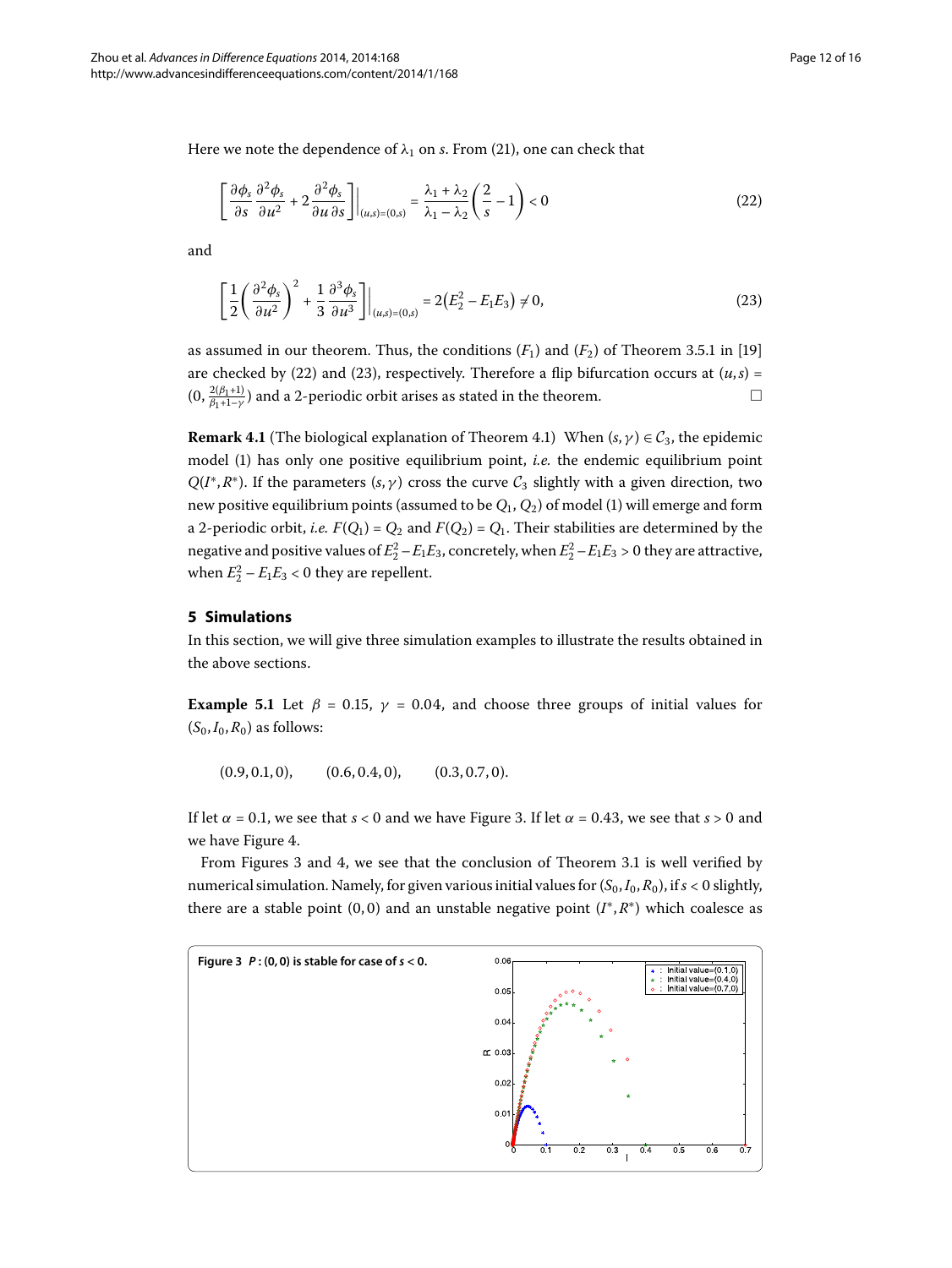

<span id="page-12-2"></span>

<span id="page-12-0"></span> $0.6$  $0.5$  $0.5$ 

<span id="page-12-1"></span> $0.03$  $\gamma$ 

**Example 5.2** Let  $\alpha = 3.16$ ,  $\beta = 0.90$ , and initial value  $(S_0, I_0, R_0) = (0.9, 0.1, 0)$ . We easily solve the following equation:

$$
\begin{cases} \gamma = (\beta_1 + 1)(1 - \frac{2}{s}), \\ s = \frac{\alpha - (\beta + \gamma)}{\beta + \gamma} \beta, \end{cases}
$$

<span id="page-12-3"></span>and we get a flip bifurcation parameters  $\gamma_2 = 0.051...$  and  $s_2 = 2.094...$  We also calculate  $E_2^2 - E_1 E_3 = 11.257 \dots$  $E_2^2 - E_1 E_3 = 11.257 \dots$  $E_2^2 - E_1 E_3 = 11.257 \dots$ . Then from Theorem 4.1 we know that if let  $\gamma < 0.051 \dots$  an attractive 2-periodic orbit of map *F* emerges and if let  $\gamma \geq 0.051...$  the 2-periodic orbit does not exist, but a stable equilibrium point occurs. Figures 5, 6, and 7 illustrate this fact.

**Example 5.3** Let  $\alpha = 3.37$ ,  $\beta = 0.7$ , and initial value ( $S_0$ ,  $I_0$ ,  $R_0$ ) = (0.9, 0.1, 0). Using similar method to Example 5.2, we also solve the flip bifurcation parameters  $\gamma_2 = 0.115...$  and  $s_2 = 2.194...$  $s_2 = 2.194...$  $s_2 = 2.194...$  Moreover, we calculate  $E_2^2 - E_1 E_3 = 21.763...$  Then from Theorem 4.1 we know that if we let  $\gamma$  < 0.115... slightly an attractive 2-periodic orbit of map *F* emerges and if let  $\gamma \geq 0.115...$  the 2-periodic orbit does not exist, but a stable equilibrium point occurs. Figures 8[,](#page-14-2) 9, and 10 give the numerical illustrations of this conclusion.

Additionally, we see from Figure 8 that the flip bifurcation giving a 4-periodic orbit occurs at parameter  $\gamma_4 = 0.04$ .... The next period doubling takes place at  $\gamma_8 = 0.024$ ..., and so on. But from Figure 5 we do not see this phenomenon because of different parameters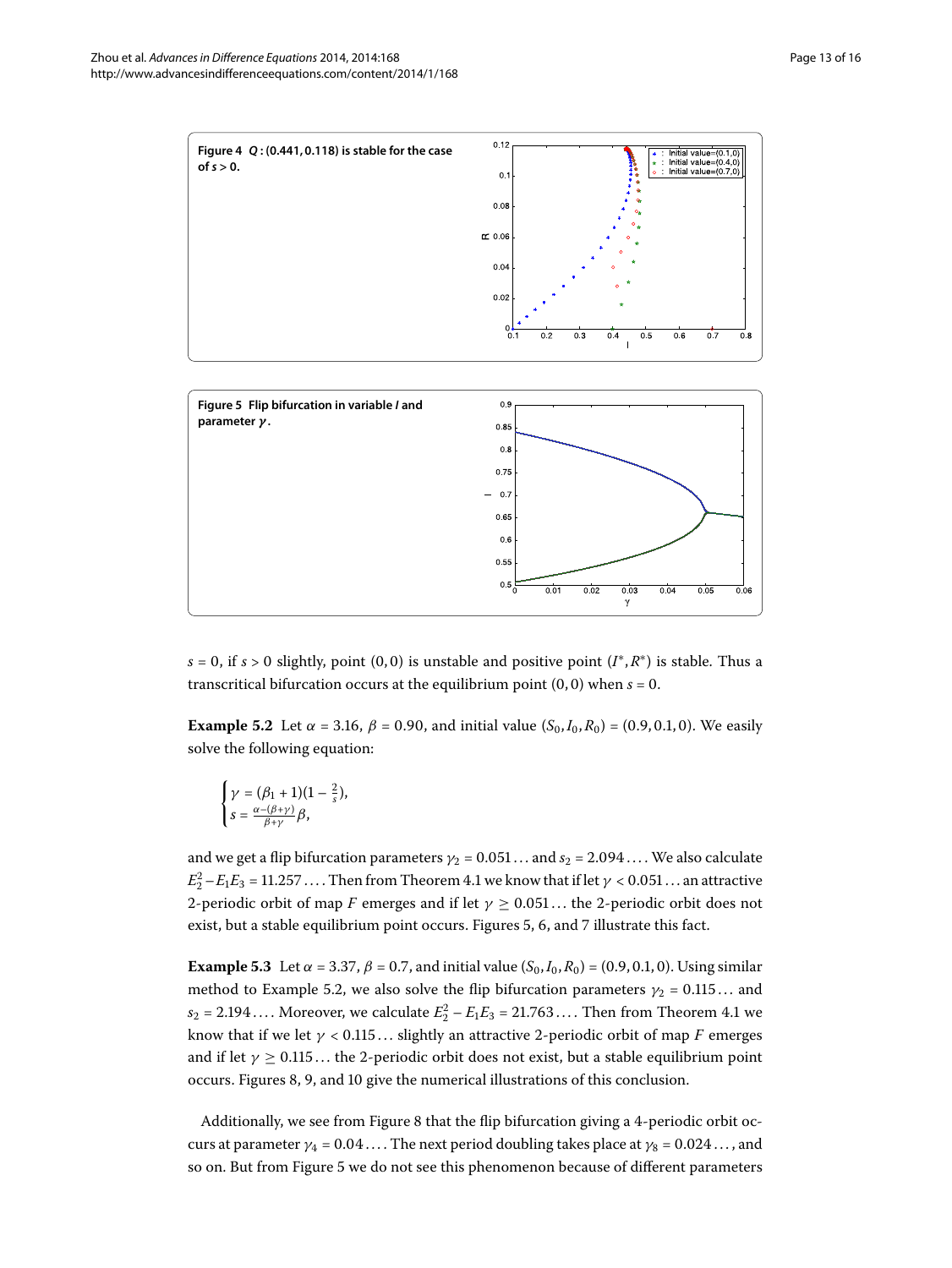<span id="page-13-0"></span>

<span id="page-13-1"></span>

<span id="page-13-2"></span>

being between in Examples 5[.](#page-12-2)2 and 5.3. Indeed, a 4-periodic orbit, an 8-periodic orbit *etc*. may occur in the region  $\gamma$  < 0 in Example 5.2. However,  $\gamma$  < 0 exceeds the restriction of the parameter  $\gamma$  in our model[.](#page-12-2) Therefore, in Example 5.2 we can only see the emergence of a stable equilibrium point and an attractive 2-periodic orbit.

## **6 Summary**

Discrete-time epidemic models are useful for modeling situations of epidemic. They always exhibit richer and more complicated dynamical behaviors than continuous-time models, though some of them may be considered as approximations to the continuous-time models. Allen [15[\]](#page-15-7) gave a systematical comparison between the discrete-time models and the corresponding continuous-time models and showed the periodic behavior (which does not occur in the corresponding continuous cases) for the case of discrete-time model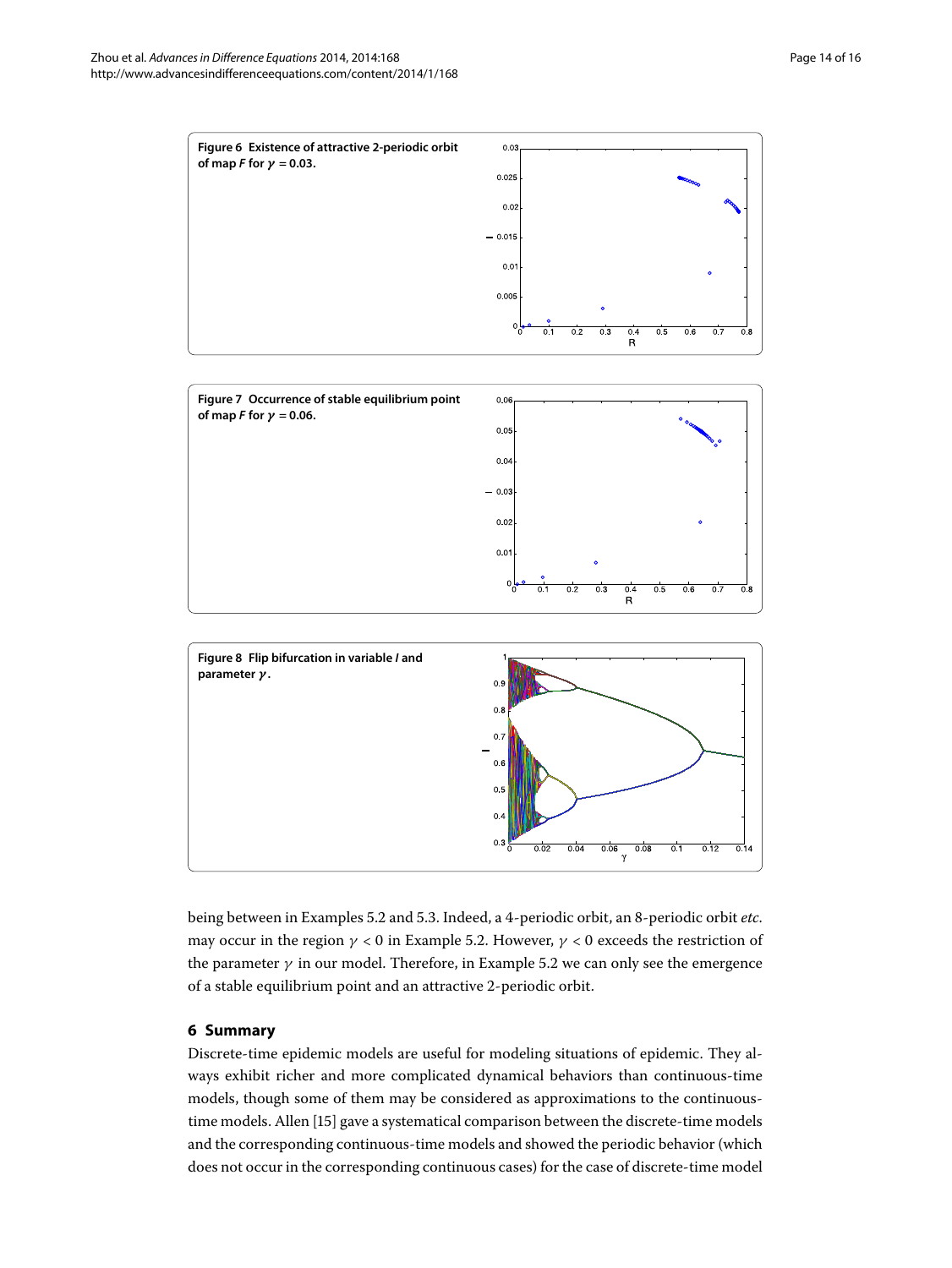

SIR with births and deaths by numerical simulations. To reveal the reason for the resulting periodic behavior of the discrete-time models SIR with births and deaths, we give a sufficient theoretical investigation of this model. Our theoretical analysis focuses on the transcritical bifurcation at the disease-free equilibrium point and the period-doubling bifurcation at endemic equilibrium point. Our analytic conclusions well answer the questions presented in the Introduction section. Using our results, one can check the stability of the above-mentioned equilibrium points and calculate the critical parameter *γ* for the emergence of a flip bifurcation. Finally, we also present some numerical simulation examples for illustrating our theoretical analysis.

<span id="page-14-2"></span> $0<sub>0</sub>$ 

 $\overline{0.1}$  $\overline{0.2}$  $\overline{0.3}$  $0.4$   $\overline{0.8}$ 

 $0.9$ 

<span id="page-14-3"></span> $0.5$  $0.6$  $0.7$ 

<span id="page-14-1"></span> $\overline{R}$ 

#### <span id="page-14-0"></span>**Competing interests**

The authors declare that they have no competing interests.

#### **Authors' contributions**

Each of the authors, XZ, XL, and WSW, contributed to each part of this study equally and read and approved the final version of the manuscript.

#### **Author details**

<sup>1</sup>Department of Mathematics, Zhanjiang Normal University, Zhanjiang, Guangdong 524048, P.R. China. <sup>2</sup>Department of Mathematics, Hechi University, Yizhou, Guangxi 546300, P.R. China.

#### **Acknowledgements**

This work has been supported by the NNSF of China (Grant 11161018), the NSF of Guangdong province (Grant s2013010013385), the Science Innovation Project of Department of Education of Guangdong province (Grant 2013KJCX0125) and NSFP of Zhanjiang Normal University (Grant ZL1303). The authors thank the anonymous reviewers for their detailed and insightful comments and suggestions for improvement of the manuscript.

Received: 14 January 2014 Accepted: 4 June 2014 Published: 23 June 2014